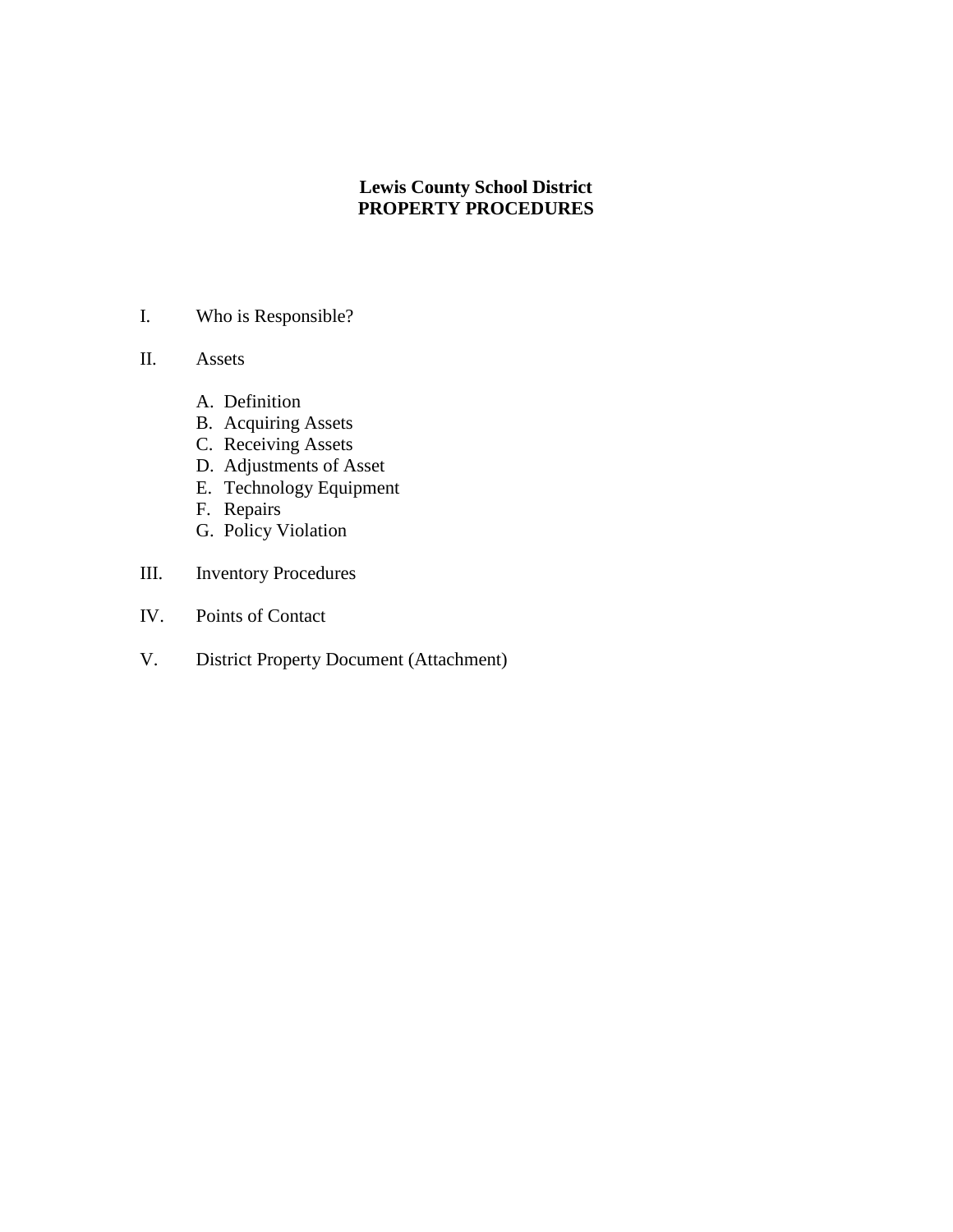### I. WHO IS RESPONSIBLE?

- A. Management personnel, i.e. school principals and department managers are accountable for assets/equipment within their immediate area of responsibility. This accountability is inherent to the position. Accountability includes inventory control and maintenance of all equipment in their immediate area of responsibility.
- B. Responsibility lies with every individual utilizing district assets/equipment for the performance of their duties.
- C. All personnel are responsible to adhere to the following procedures in the procurement, movement, and disposition of all district equipment.

### II. ASSETS

- A. Definition: This property is governed by audit requirements associated with control, accounting, and disposal. An Asset is defined as a donated item having a value of \$5,000 or more, standalone personal property costing \$5,000 or more, software purchases equal to or greater than \$5,000, theft sensitive items that may be identified by the Finance Officer or Asset Coordinator, and land improvements, buildings, or building improvements costing \$10,000 or more. Assets must also have a useful life of more than one year.
- B. Acquisition of Assets
	- 1. All assets will be purchased using the purchase order system. Object codes relative to assets are 07XX series. Material will be shipped to and received at the appropriate location.
	- 2. Exceptions to the above procedures in B1 are those assets received by donation (gifts) from organizations or private individuals. The school principal or department manager will report these assets in writing to the Finance Officer.
- C. Receiving Assets
	- 1. A copy of all purchase orders will be forwarded to the appropriate receiving location for action. When an asset arrives at the location, the following steps will be accomplished.
		- a). Packing slip will be matched to a copy of the appropriate purchase order.
		- b). Package containing asset(s) will be opened to verify quantity and condition.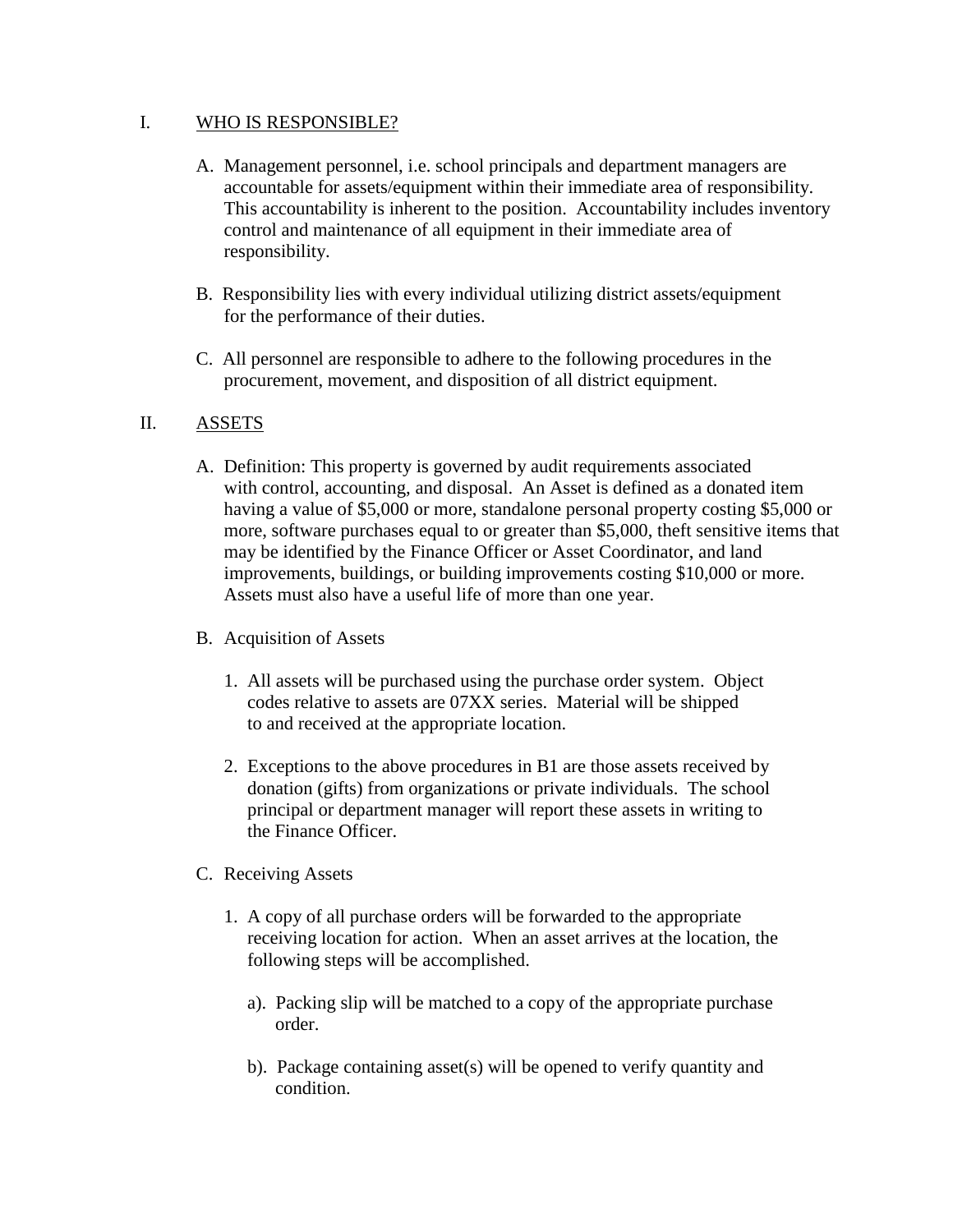- c). The Finance Officer or Asset Coordinator should be notified. A representative of the Finance Office or Technology Department will then go to the receiving site/department to record the required information and tag the asset.
- D. Asset Transaction: Finance Officer or Asset Coordinator will not delete, add, or adjust without written proof/explanation.
	- 1. Form Asset1 will need to be completed by the appropriate manangement personnel mentioned in section I. A. before a nontechnology asset can be transferred between locations. A copy of this form, with signatures, will need to be sent to the Finance Officer by the management personnel and also given to the Support Services/Maintenance personnel. Examples of these transfers are:
		- a) Transfer of equipment from school site/department to Support Services/Maintenance for sale/disposal.
		- b) Transfer of equipment from one site to another.
	- Note: Upon receipt of transferred assets, management personnel will sign the Form Asset1 from paragraph D. 1. The delivering personnel will need to submit a copy, with signatures, to the Finance Officer.
	- 2. Prior to the return of property to vendors for exchange, repair, or credit, Form Asset1 will be completed, signed, and returned to the Finance Officer by the management personnel.
	- 3. Disposal: location personnel **WILL NOT** dispose of assets. All property will be returned/picked up by district warehouse personnel **ONLY** for proper disposal. Assets will be disposed of in one of the following manners through the Support Services.
		- a) Conduct of a public sale
		- b) Donated to another appropriate agency
		- c) Returned to Grant Agency
		- d) Junked
	- 4. All non-technology property being held for a sale will be transferred to Location code 998 while property to be repaired will be transferred to Location code 996 **(Support Services/ Maintenance)**. These locations will contain all assets being held at a central district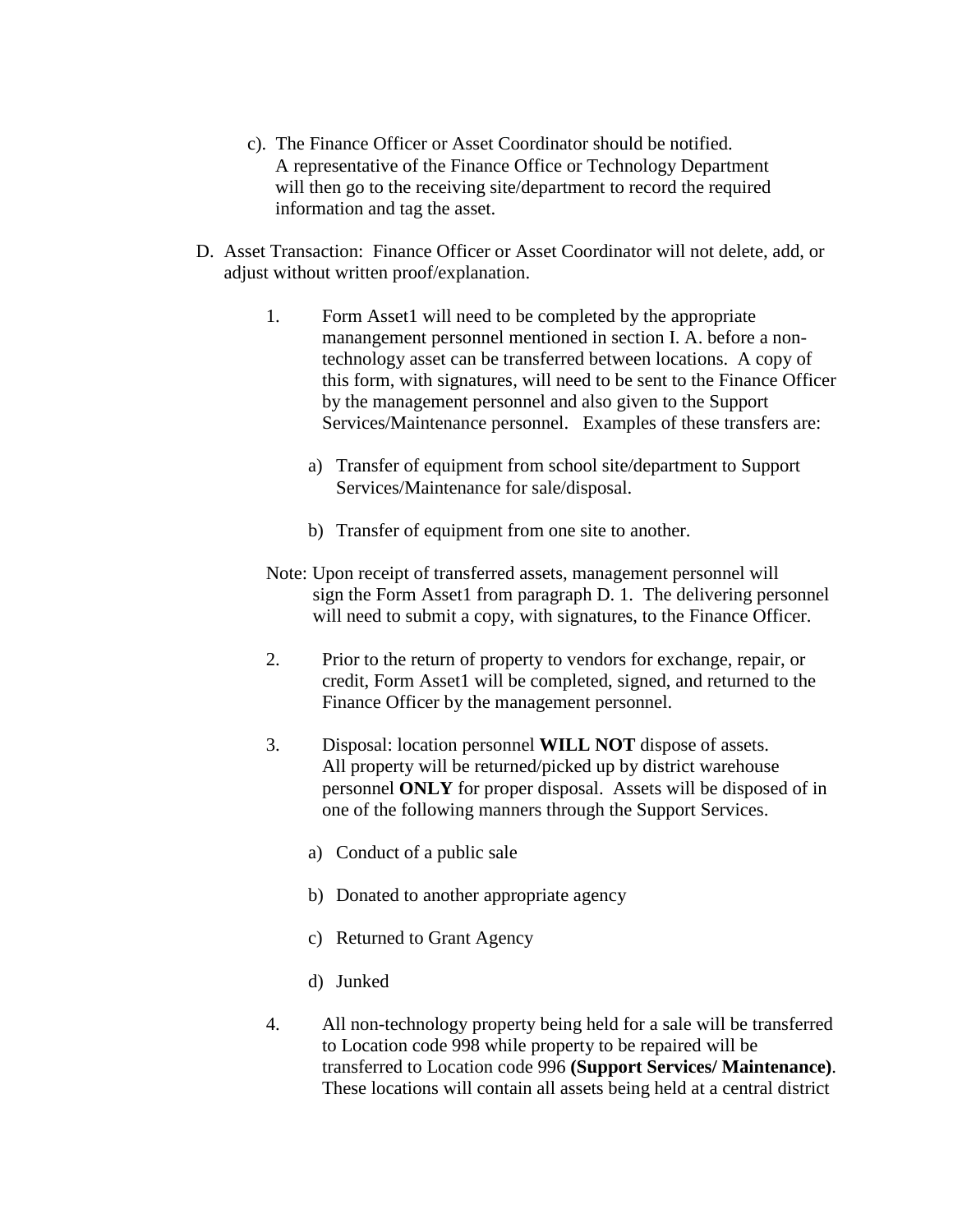location. This will provide visibility of all assets available for sale/disposal. At such time as determined by the Finance Department and approved by the Board of Education a public sale of assets will be conducted. Upon completion of the sale a signed inventory list will be provided to the Asset Coordinator for final retirement of property records.

- E. Movement, repair, and disposal of technology equipment will be coordinated by technology personnel only. All technology equipment being held centrally for repair will be transferred to location 997 and all technology equipment held as surplus, for sale, or disposal will be transferred to location code 999 and maintained until final disposition. All movement and disposal of technology equipment will be reported to the Finance Officer and Asset Coordinator using the previously mentioned Form Asset1 completed and signed by the technology personnel while being signed and delivered by the management personnel. A copy will need to be retained by the technology personnel to be utilized as mention in II F.
- F. When an asset is returned from repair the management personnel will sign as "received by" on the Form Asset1 which was completed when the asset was sent to be repaired and forward to the Finance Officer. If the asset was delivered by technology or maintenance personnel, they will deliver a copy of this form to the Finance Officer.
- G. Any property that is disposed of without following proper procedures will be in direct violation of District Policy.

### III. INVENTORY PROCEDURES

- A. Inventory will be accomplished annually on all assets by appropriate personnel. Results of these inventories will be reconciled, coordinated, and reported as required by the Asset Coordinator to the Superintendent and School Board.
- B. Annually inventory **reports** will be distributed. Each responsible individual, i.e. school principals and department managers, will have 30 days to complete their inventory validation. Each location will receive two copies of their master inventory. Upon completion of the validation the responsible individual will annotate changes, sign, date, and return one copy of their inventory to the Asset Coordinator. No adjustments to asset records will be accomplished without supporting documentation.
- C. Each responsible individual may conduct their actual reconciliation, as they deem appropriate with their personnel. Any questions and/or assistance required should be directed to the Asset Coordinator or Finance Officer.